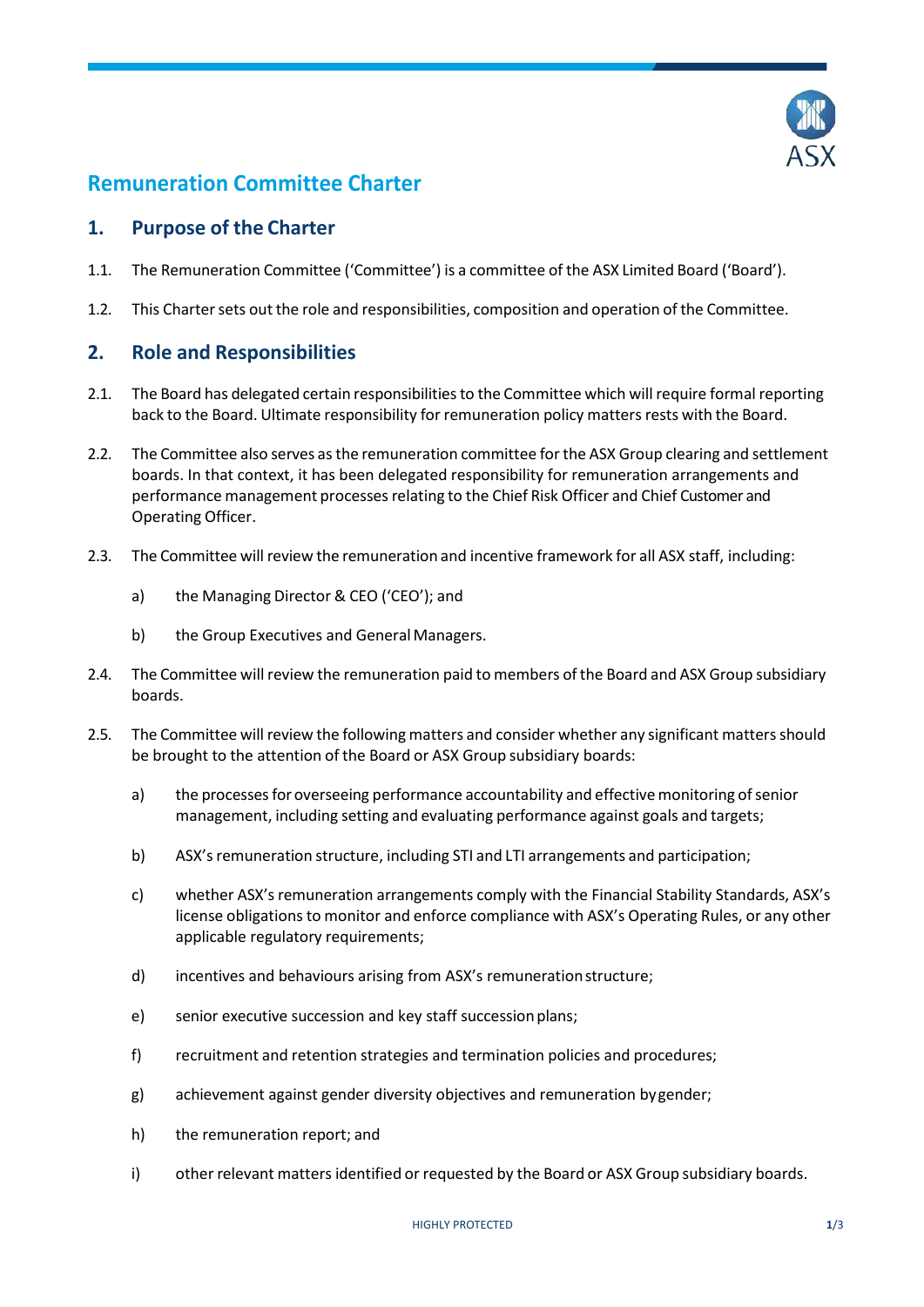- 2.6. As part of its review of setting and evaluating performance against goals and targets for senior management, the Committee will seek feedback from:
	- a) the clearing and settlement boards, in respect of the Chief Risk Officer and Chief Customer and OperatingOfficer;
	- b) the Audit and Risk Committee, in respect of the Chief Financial Officer, the Chief Compliance Officer and the General Manager, Internal Audit.

## **3. Composition and Operation**

- 3.1. The members of the Committee and the Committee Chair are appointed by the Board.
- 3.2. The Committee will consist of at least three members, a majority of which, including the Committee Chair, are independent ASX non-executive directors. The Chairman of ASX Limited may not chair the Committee.
- 3.3. The Committee will meet at least two times per annum and more frequently as required.
- 3.4. A quorum is two members or any greater number determined by the Board.

### **4. Access and Advisers**

- 4.1. The Committee has unrestricted access to all records and staff of the ASX Group and has the right to seek explanations and additional information from Management and auditors.
- 4.2. The CEO and the Group Executive, Human Resources may attend Committee meetings. Other ASX executives maybe invited to attend meetings of the Committee. ASX executives (including the CEO) shall not be present when issues relating to them individually are discussed.
- 4.3. The Committee Chair will directly seek independent, professional or other advice as required for the Committee to carry out its responsibilities.

## **5. Relationship with other ASX Group Governance Forums**

- 5.1. The Committee reports to the Board. Committee meeting minutes will be provided to the Board for noting.
- 5.2. ASX non-executive directors who are not Committee members may attend Committee meetings.
- 5.3. The Committee will also provide reporting to Board Committees and the ASX Group subsidiary boards (as appropriate) on remuneration arrangements and performance management matters which have been delegated to it or which are relevant to those bodies. These reports may be verbal.
- 5.4. The Committee may receive reports from the Audit and Risk Committee on risk management matters that are relevant to the Committee's role and responsibilities. These reports may be verbal.
- 5.5. Each year, the Committee will report to the clearing and settlement boards a summary of the activitiesit has carried out relevant to those boards, and confirm all obligations delegated to the Committee have been fulfilled.